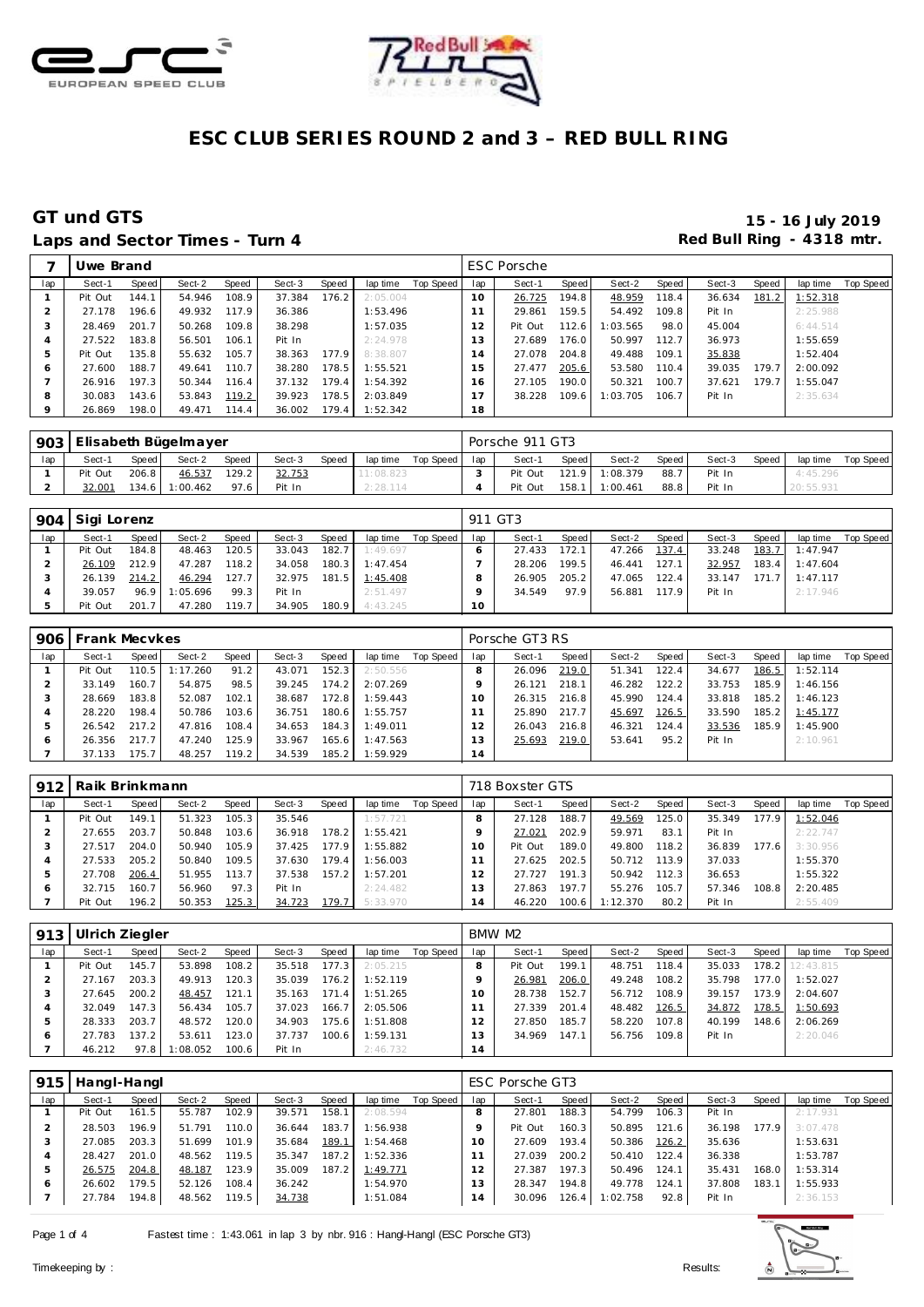



# **ESC CLUB SERIES ROUND 2 and 3 – RED BULL RING**

### GT und GTS 16 July 2019<br>
Laps and Sector Times - Turn 4 Red Bull Ring - 4318 mtr. Laps and Sector Times - Turn 4

| 916 | Hangl-Hangl |       |        |              |        |       |          |           |     | ESC Porsche GT3 |       |        |       |        |       |          |           |
|-----|-------------|-------|--------|--------------|--------|-------|----------|-----------|-----|-----------------|-------|--------|-------|--------|-------|----------|-----------|
| lap | Sect-1      | Speed | Sect-2 | <b>Speed</b> | Sect-3 | Speed | lap time | Top Speed | lap | Sect-1          | Speed | Sect-2 | Speed | Sect-3 | Speed | lap time | Top Speed |
|     | Pit Out     | 146.5 | 50.358 | 127.1        | 33.274 |       | 2:00.509 |           |     | 25.424          | 210.0 | 45.755 | 138.1 | 32.644 |       | 1:43.823 |           |
|     | 25.045      | 221.7 | 45.992 | 134.0        | 32.671 |       | 1:43.708 |           |     | 25.061          | 218.6 | 55.715 | 107.8 | Pit In |       | 2:24.256 |           |
| ت   | 25.039      | 223.1 | 45.345 | 135.7        | 32.677 |       | 1:43.061 |           |     |                 |       |        |       |        |       |          |           |

| 928     | Michael Berndt |       |          |       |        |       |          |           |                | Alfa Romeo |       |          |       |          |       |          |           |
|---------|----------------|-------|----------|-------|--------|-------|----------|-----------|----------------|------------|-------|----------|-------|----------|-------|----------|-----------|
| lap     | Sect-1         | Speed | Sect-2   | Speed | Sect-3 | Speed | lap time | Top Speed | lap            | Sect-1     | Speed | Sect-2   | Speed | Sect-3   | Speed | lap time | Top Speed |
|         | Pit Out        | 142.4 | 53.580   | 118.2 | 36.547 |       | 2:19.108 |           | $10^{-}$       | Pit Out    | 166.5 | 51.270   | 119.2 | 35.991   | 171.4 | 4:44.910 |           |
|         | 28.916         | 182.6 | 51.257   | 116.9 | 37.117 |       | 1:57.290 |           |                | 29.049     | 160.0 | 52.801   | 113.0 | 36.731   | 172.2 | 1:58.581 |           |
|         | 43.771         | 101.6 | 52.844   | 109.8 | 36.838 | 168.0 | 2:13.453 |           | 2              | 28.164     | 193.8 | 49.344   | 120.3 | 37.299   | 124.0 | 1:54.807 |           |
| 4       | 28.457         | 185.4 | 50.890   | 113.9 | 36.674 | 176.5 | 1:56.021 |           | 3              | 49.688     | 82.8  | 1:17.784 | 106.1 | 36.731   | 173.4 | 2:44.203 |           |
|         | 36.513         | 86.3  | 1:11.001 | 114.6 | 37.507 | 167.4 | 2:25.021 |           | $\overline{4}$ | 28.257     | 188.0 | 50.031   | 114.6 | 36.350   | 158.6 | 1:54.638 |           |
| O       | 28.517         | 179.2 | 51.669   | 105.9 | 37.867 | 170.3 | 1:58.053 |           | 15             | 28.907     | 180.1 | 50.790   | 118.9 | 36.533   | 173.4 | 1:56.230 |           |
|         | 33.016         | 161.9 | 51.169   | 120.5 | 35.874 | 171.2 | 2:00.059 |           | 6              | 29.242     | 162.4 | 51.236   | 113.4 | 36.606   | 169.8 | 1:57.084 |           |
| 8       | 27.989         | 191.0 | 51.207   | 120.0 | 37.683 | 108.0 | 1:56.879 |           |                | 28.499     | 173.2 | 1:19.387 | 83.3  | 1:05.546 | 107.4 | 2:53.432 |           |
| $\circ$ | 44.880         | 98.9  | 1:24.942 | 74.5  | Pit In |       | 3:25.658 |           | 18             |            |       |          |       |          |       |          |           |

|     | 934 Jan Rehnig |       |        |       |        |       |          |           |     | KTM X-Bow |       |        |       |        |       |          |           |
|-----|----------------|-------|--------|-------|--------|-------|----------|-----------|-----|-----------|-------|--------|-------|--------|-------|----------|-----------|
| lap | Sect-1         | Speed | Sect-2 | Speed | Sect-3 | Speed | lap time | Top Speed | lap | Sect-1    | Speed | Sect-2 | Speed | Sect-3 | Speed | lap time | Top Speed |
|     | Pit Out        | 169.1 | 48.381 | 136.7 | 32.919 | 168.5 | 1:50.023 |           |     | 27.684    | 182.3 | 47.572 | 125.9 | Pit In |       | : 58.262 |           |

| 935          |          |       | Bernhard Bügelmayer |       |        |       |          |           |     | Porsche 991 Turbo |       |          |       |        |       |          |           |
|--------------|----------|-------|---------------------|-------|--------|-------|----------|-----------|-----|-------------------|-------|----------|-------|--------|-------|----------|-----------|
| lap          | Sect-1   | Speed | Sect-2              | Speed | Sect-3 | Speed | lap time | Top Speed | lap | Sect-1            | Speed | Sect-2   | Speed | Sect-3 | Speed | lap time | Top Speed |
|              | Pit Out  | 188.7 | 49.507              | 114.9 | 34.070 |       | 3:50.556 |           |     | 26.411            | 209.6 | 47.348   | 114.9 | 33.947 |       | 1:47.706 |           |
|              | 2:12.650 | 213.8 | 46.527              | 121.1 | 33.709 |       | 3:32.886 |           | 10  | 4:02.488          | 201.7 | 47.139   | 110.2 | 34.197 |       | 5:23.824 |           |
|              | 28.239   | 209.6 | 48.514              | 112.0 | 36.034 |       | 1:52.787 |           |     | 26.348            | 186.7 | 48.403   | 114.2 | 34.669 |       | 1:49.420 |           |
|              | 26.506   | 205.6 | 48.418              | 110.2 | 35.100 |       | 1:50.024 |           |     | 2:13.756          | 210.4 | 47.452   | 121.1 | 33.682 |       | 3:34.890 |           |
| 5            | 26.713   | 187.0 | 47.801              | 117.1 | 33.858 |       | 1:48.372 |           | 3   | 4:07.633          | 205.2 | 47.460   | 115.1 | 35.320 |       | 5:30.413 |           |
| <sub>6</sub> | 26.549   | 205.6 | 47.368              | 120.5 | 33.798 |       | 1:47.715 |           | 4   | 26.497            | 217.2 | 47.212   | 113.7 | 33.862 |       | 1:47.571 |           |
|              | 26.632   | 183.5 | 48.335              | 116.6 | 35.073 |       | 1:50.040 |           | 5   | 35.686            | 119.9 | 1:06.350 | 103.8 | Pit In |       | 2:36.749 |           |
| 8            | 26.191   | 199.5 | 48.894              | 117.6 | 35.019 |       | 1:50.104 |           | 16  |                   |       |          |       |        |       |          |           |

| 946 |         |         | Niemuth-Buttmann |       |        |       |          |           | 991 GT3 |        |       |        |         |        |       |          |           |
|-----|---------|---------|------------------|-------|--------|-------|----------|-----------|---------|--------|-------|--------|---------|--------|-------|----------|-----------|
| lap | Sect-1  | Speed I | Sect-2           | Speed | Sect-3 | Speed | lap time | Top Speed | lap     | Sect-1 | Speed | Sect-2 | Speed I | Sect-3 | Speed | lap time | Top Speed |
|     | Pit Out | 185.7   | 48.432           | 128.9 | 33.947 | 188.5 | 1:49.481 |           |         | 25.931 | 206.4 | 47.552 | 104.2   | 34.565 | 187.8 | 1:48.048 |           |
|     | 27.349  | 170.7   | 48.574           | 127.1 | 33.538 | 187.2 | 1:49.461 |           |         | 25.393 | 210.0 | 46.263 | 130.4   | 33.064 | 188.2 | 1:44.720 |           |
|     | 26.421  | 191.3   | 46.940           | 125.3 | 32.698 | 189.1 | 1:46.059 |           |         | 25.412 | 220.4 | 46.125 | 120.3   | 32.977 | 186.9 | 1:44.514 |           |
|     | 25.463  | 208.4   | 47.034           | 122.4 | Pit In |       | 2:02.885 |           |         | 35.210 | 107.5 | 58.337 | 104.2   | Pit In |       | 2:22.450 |           |
|     | Pit Out | 192.4   | 47.400           | 126.5 | 33.504 | 187.8 | 2:09.834 |           | 10      |        |       |        |         |        |       |          |           |

| 948 |         | Michael Eidenmüller<br><b>Speed</b><br>Sect-2<br>Speed<br>Speed<br>Sect-3<br>Sect-1<br>lap time<br>107.4<br>146.5<br>36.527<br>1:58.921<br>53.748<br>180.7<br>39.592<br>1:57.312<br>26.737<br>50.983<br>101.1<br>1:57.594 |        |       |        |  |          |           |     | 911 GT3 RS |       |          |       |        |       |          |           |
|-----|---------|---------------------------------------------------------------------------------------------------------------------------------------------------------------------------------------------------------------------------|--------|-------|--------|--|----------|-----------|-----|------------|-------|----------|-------|--------|-------|----------|-----------|
| lap |         |                                                                                                                                                                                                                           |        |       |        |  |          | Top Speed | lap | Sect-1     | Speed | Sect-2   | Speed | Sect-3 | Speed | lap time | Top Speed |
|     | Pit Out |                                                                                                                                                                                                                           |        |       |        |  |          |           |     | 25.200     | 230.3 | 46.754   | 117.9 | 34.512 |       | 1:46.466 |           |
|     |         |                                                                                                                                                                                                                           |        |       |        |  |          |           |     | 26.124     | 193.4 | 48.040   | 121.1 | 39.685 | 170.1 | 1:53.849 |           |
|     | 28.597  | 183.8                                                                                                                                                                                                                     | 53.213 | 100.7 | 35.784 |  |          |           |     | 29.397     | 182.3 | 1:01.741 | 90.2  | Pit In |       | 2:29.060 |           |
|     | 25.910  | 208.8                                                                                                                                                                                                                     | 47.070 | 123.0 | 34.044 |  | 1:47.024 |           | 8   |            |       |          |       |        |       |          |           |

| 955 | Ludger Hinsken |       |        |        |        |       |          |           |     | ESC McLaren 540 s |                    |        |       |        |       |          |           |
|-----|----------------|-------|--------|--------|--------|-------|----------|-----------|-----|-------------------|--------------------|--------|-------|--------|-------|----------|-----------|
| lap | Sect-1         | Speed | Sect-2 | Speed  | Sect-3 | Speed | lap time | Top Speed | lap | Sect-1            | Speed              | Sect-2 | Speed | Sect-3 | Speed | lap time | Top Speed |
|     | Pit Out        | 153.6 | 53.410 | 100.91 | 37.500 |       | 2:00.515 |           |     | 25.677            | 195.9              | 47.173 | 120.5 | 34.218 |       | 1:47.068 |           |
|     | 27.097         | 188.3 | 49.451 | 117.9  | 35.832 |       | 1:52.380 |           |     | 27 717            | 198.0              | 47.988 | 114.4 | 34.804 |       | 1:50.509 |           |
|     | 25.411         | 200.6 | 51.357 | 114.4  | 34.473 |       | 1:51.241 |           |     | 25.697            | 192.0              | 47.748 | 121.1 | 35.085 |       | 1:48.530 |           |
|     | 25.264         | 204.4 | 47.494 | 120.8  | 34.290 |       | 1:47.048 |           |     | 26.347            | 181.0              | 54.672 | 100.7 | Pit In |       | 2:17.320 |           |
|     | 25.608         | 204.8 | 47.152 | 121.6  | 34.249 |       | 1:47.009 |           | 10  | Pit Out           | 153.0 <sub>1</sub> | 51.335 | 120.8 | Pit In |       | 9:25.264 |           |

|                 |          |       |        |       |          |                                  | Porsche GT3 991.2 |       |        |       |        |       |          |           |
|-----------------|----------|-------|--------|-------|----------|----------------------------------|-------------------|-------|--------|-------|--------|-------|----------|-----------|
| Speed           | Sect-2   | Speed | Sect-3 | Speed | lap time | lap                              | Sect-1            | Speed | Sect-2 | Speed | Sect-3 | Speed | lap time | Top Speed |
| 138.6           | 1:02.290 | 104.4 | 39.716 |       |          |                                  | Pit Out           | 130.8 | 52.794 | 115.6 | 35.421 |       | 3:19.663 |           |
| 219.5<br>26.290 | 48.092   | 110.2 | 34.199 |       | 1:48.581 | 3                                | 25.686            | 220.4 | 48.665 | 113.0 | 34.771 | 186.2 | 1:49.122 |           |
| 203.3           | 52.263   | 118.4 | Pit In |       |          |                                  | 25.815            | 220.4 | 47.278 | 123.6 | 33.533 |       | 1:46.626 |           |
| 122.9           | 54.762   | 133.3 | 35.380 |       |          | 15                               | 25.539            | 204.8 | 50.341 | 102.7 | 38.017 |       | 1:53.897 |           |
|                 |          |       |        |       |          | 2:19.988<br>2:10.962<br>2:38.672 | Top Speed         |       |        |       |        |       | 185.9    |           |

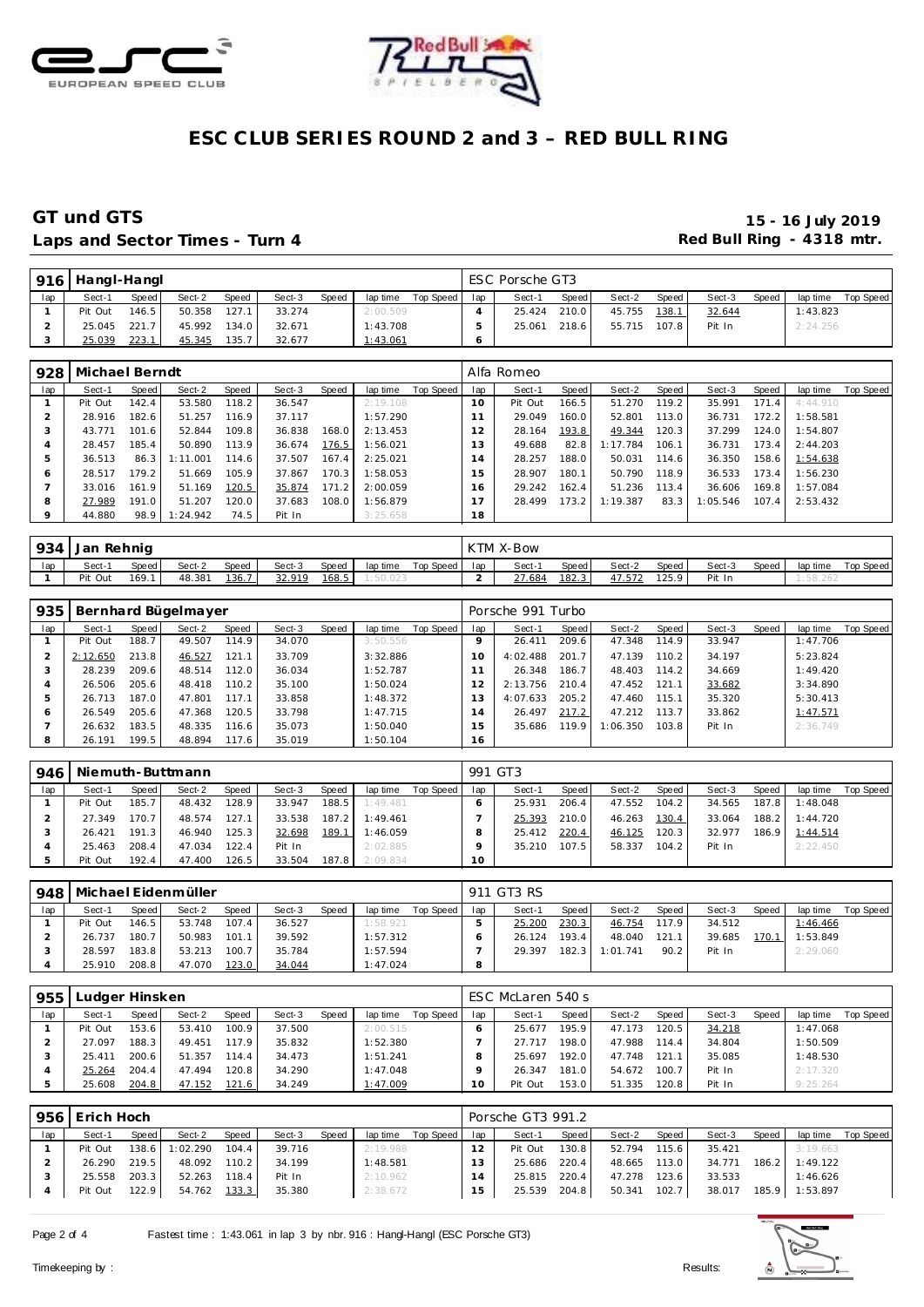



# **ESC CLUB SERIES ROUND 2 and 3 – RED BULL RING**

### **GT und GTS 15 - 16 July 2019** Red Bull Ring - 4318 mtr.

|  | Laps and Sector Times - Turn 4 |  |
|--|--------------------------------|--|
|  |                                |  |

|    | 26.440 | 218.6 | 46.875 | 126.2 | 33.960 |       | 1:47.275 | 16 | 25.810 | 221.7     | 46.377           | 123.0 | 33.971 |       | $187.2$ 1:46.158 |  |
|----|--------|-------|--------|-------|--------|-------|----------|----|--------|-----------|------------------|-------|--------|-------|------------------|--|
|    | 25.529 | 222.6 | 46.809 | 132.4 | 33.625 | 188.2 | 1:45.963 |    | 25.513 | 221.7     | 47.551 121.9     |       | 34.283 |       | 1:47.347         |  |
|    | 25.733 | 187.3 | 50.340 | 107.4 | 37.454 | 190.5 | 1:53.527 | 18 | 25.763 | $221.3$ J | 54.413           | 102.5 | 38.888 | 185.9 | 1:59.064         |  |
|    | 27.214 | 220.4 | 46.979 | 127.4 | 34.522 | 186.9 | 1:48.715 | 19 | 26.099 | 221.3     | 47.067           | 120.5 | 35.340 |       | 1:48.506         |  |
|    | 25.832 | 222.6 | 46.826 | 125.0 | 33.424 | 188.5 | 1:46.082 | 20 | 25.766 | 221.3     | 46.646           | 123.0 | 33.606 | 188.5 | 1:46.018         |  |
| 10 | 26.042 | 222.6 | 47.029 | 128.0 | 34.346 | 182.7 | 1:47.417 | 21 | 34.484 | 110.5     | $1:06.774$ 102.3 |       | Pit In |       | 2:36.756         |  |
|    | 25.954 | 223.1 | 52.901 | 112.7 | Pit In |       | 2:04.584 | 22 |        |           |                  |       |        |       |                  |  |

| 959 | Clemens Huck |       |          |       |        |       |          |           |                     | 991 GT3 RS |       |          |       |          |       |          |           |
|-----|--------------|-------|----------|-------|--------|-------|----------|-----------|---------------------|------------|-------|----------|-------|----------|-------|----------|-----------|
| lap | Sect-1       | Speed | Sect-2   | Speed | Sect-3 | Speed | lap time | Top Speed | lap                 | Sect-1     | Speed | Sect-2   | Speed | Sect-3   | Speed | lap time | Top Speed |
|     | Pit Out      | 120.6 | 53.791   | 108.2 | 38.789 | 162.7 | 2:20.194 |           | 10                  | Pit Out    | 147.3 | 58.546   | 103.1 | 36.777   |       | 5:00.199 |           |
|     | 27.743       | 181.0 | 52.149   | 97.3  | 39.944 |       | 1:59.836 |           | 11                  | 28.543     | 183.5 | 52.085   | 103.6 | 38,006   |       | 1:58.634 |           |
| 3   | 36.210       | 87.8  | 53.778   | 106.3 | 37.810 |       | 2:07.798 |           | 12                  | 29.371     | 162.7 | 53.090   | 102.1 | 38.280   |       | 2:00.741 |           |
| 4   | 28.298       | 162.7 | 52.287   | 106.1 | 38.663 |       | 1:59.248 |           | 13                  | 36.108     | 78.2  | 1:13.057 | 105.9 | 35.980   |       | 2:25.145 |           |
| 5   | 31.334       | 85.5  | : 07.341 | 111.8 | 37.504 | 179.4 | 2:16.179 |           | и<br>$\overline{4}$ | 27.128     | 187.7 | 50.018   | 107.8 | 37.618   |       | 1:54.764 |           |
| O   | 27.778       | 165.4 | 52.517   | 104.4 | 37.842 | 180.9 | 1:58.137 |           | 15                  | 27.994     | 184.1 | 49.987   | 109.5 | 35.272   |       | 1:53.253 |           |
|     | 32.926       | 174.8 | 49.480   | 110.4 | 36.027 | 183.1 | 1:58.433 |           | 16                  | 27.444     | 191.0 | 53.080   | 113.4 | 37.464   |       | 1:57.988 |           |
| 8   | 27.068       | 189.0 | 49.966   | 113.0 | 41.014 | 96.3  | 1:58.048 |           | 17                  | 28.731     | 161.5 | 1:20.260 | 72.0  | 1:04.678 | 87.4  | 2:53.669 |           |
| 9   | 44.437       | 101.4 | : 25.504 | 71.8  | Pit In |       | 3:22.751 |           | 18                  | 55.470     | 82.7  | 1:37.861 | 65.1  | Pit In   |       | 3:46.328 |           |

|     | 963   Jan Rehnig |       |        |       |        |       |          |           | GT3 RS |        |       |        |       |        |       |          |           |
|-----|------------------|-------|--------|-------|--------|-------|----------|-----------|--------|--------|-------|--------|-------|--------|-------|----------|-----------|
| lap | Sect-1           | Speed | Sect-2 | Speed | Sect-3 | Speed | lap time | Top Speed | lap    | Sect-1 | Speed | Sect-2 | Speed | Sect-3 | Speed | lap time | Top Speed |
|     | Pit Out          | 95.4  | 59.037 | 111.1 | 38.224 | 160.5 | 2:13.095 |           |        | 26.448 | 206.0 | 49.271 | 121.3 | 34.635 | 186.2 | 1:50.354 |           |
|     | 28.561           | 163.7 | 53.519 | 137.8 | 36.413 | 186.2 | 1:58.493 |           |        | 33.701 | 124.0 | 57.078 | 113.9 | Pit In |       | 2:28.105 |           |
|     | 26.987           | 198.4 | 49.522 | 115.4 | 34.763 | 187.5 | 1:51.272 |           |        |        |       |        |       |        |       |          |           |

| 965     | Stefan Rödler |       |        |       |        |       |          |           | GT <sub>3</sub> |         |       |          |       |        |       |          |           |
|---------|---------------|-------|--------|-------|--------|-------|----------|-----------|-----------------|---------|-------|----------|-------|--------|-------|----------|-----------|
| lap     | Sect-1        | Speed | Sect-2 | Speed | Sect-3 | Speed | lap time | Top Speed | lap             | Sect-1  | Speed | Sect-2   | Speed | Sect-3 | Speed | lap time | Top Speed |
|         | Pit Out       | 199.9 | 48.454 | 125.0 | 35.226 | 184.0 | 1:49.064 |           | 10              | 26.863  | 216.4 | 47.907   | 134.7 | 34.359 | 186.5 | 1:49.129 |           |
|         | 27.067        | 215.1 | 47.342 | 120.8 | 35.510 | 184.9 | 1:49.919 |           |                 | 26.166  | 216.8 | 47.699   | 129.5 | Pit In |       | 1:58.967 |           |
| 3       | 26.504        | 208.8 | 48.368 | 127.1 | 34.629 |       | 1:49.501 |           | 12              | Pit Out | 176.9 | 48.013   | 128.0 | 37.516 | 179.7 | 4:12.462 |           |
| 4       | 27.159        | 214.2 | 49.172 | 128.0 | 34.684 | 184.6 | 1:51.015 |           | 13              | 26.530  | 208.8 | 46.953   | 134.3 | 35.354 | 182.4 | 1:48.837 |           |
| 5       | 26.545        | 213.4 | 47.155 | 135.3 | 35.113 | 185.6 | 1:48.813 |           | $\overline{14}$ | 26.584  | 212.5 | 48.697   | 129.8 | Pit In |       | 1:59.879 |           |
| 6       | 26.678        | 189.7 | 47.485 | 127.7 | 36.446 | 184.6 | 1:50.609 |           | 15              | Pit Out | 210.4 | 47.956   | 127.7 | 34.521 | 183.4 | 5:45.422 |           |
|         | 27.525        | 183.2 | 49.645 | 114.4 | 36.141 | 186.9 | 1:53.311 |           | 16              | 26.242  | 213.4 | 46.592   | 125.9 | 34.861 | 181.8 | 1:47.695 |           |
| 8       | 27.011        | 202.5 | 47.741 | 129.5 | 36.773 | 184.6 | 1:51.525 |           |                 | 27.032  | 189.7 | 47.225   | 131.1 | 36.654 | 177.0 | 1:50.911 |           |
| $\circ$ | 27.101        | 202.5 | 47.114 | 132.4 | 34.919 | 185.6 | 1:49.134 |           | 18              | 29.899  | 153.0 | 1:01.075 | 98.5  | Pit In |       | 2:35.734 |           |

| 966 | Rödler-Rödler |       |        |       |        |       |          |           | GT4 |        |                    |        |       |        |       |           |           |
|-----|---------------|-------|--------|-------|--------|-------|----------|-----------|-----|--------|--------------------|--------|-------|--------|-------|-----------|-----------|
| lap | Sect-1        | Speed | Sect-2 | Speed | Sect-3 | Speed | lap time | Top Speed | lap | Sect-1 | Speed              | Sect-2 | Speed | Sect-3 | Speed | lap time  | Top Speed |
|     | Pit Out       | 146.1 | 54.251 | 94.6  | 37.309 |       | 2:03.426 |           |     | 28.827 | 174.3 <sub>1</sub> | 51.766 | 108.4 | 36.245 | 175.0 | 1:56.838  |           |
|     | 28.341        | 167.2 | 55.074 | 105.7 | 38.322 |       | 2:01.737 |           |     | 28.861 | 142.8              | 54.638 | 107.8 | 35.817 | 173.6 | 1:59.316  |           |
|     | 28.435        | 169.6 | 52.628 | 106.1 | 36.449 | 158.1 | 1:57.512 |           |     | 28.384 | 177.4              | 49.954 | 109.8 | 35.694 |       | 1:54.032  |           |
|     | 29.512        | 174.0 | 53.552 | 103.4 | 37.267 | 172.8 | 2:00.331 |           | O   | 27.882 | 183.5              | 50.171 | 111.3 | 35.296 |       | 1:53.349  |           |
|     | 28.571        | 169.6 | 52.052 | 111.1 | 39.916 | 157.0 | 2:00.539 |           |     | 28.524 | 185.1              | 51.041 | 96.1  | Pit In |       | 2: 21.431 |           |
|     | 29.493        | 175.4 | 52.850 | 95.2  | 39.002 | 171.7 | 2:01.345 |           | 12  |        |                    |        |       |        |       |           |           |

| 967 | Martin Salzgeber |       |        |       |        |       |          |           |          | Porsche 911 GT3-991 Serie 2 |       |          |       |        |       |          |           |
|-----|------------------|-------|--------|-------|--------|-------|----------|-----------|----------|-----------------------------|-------|----------|-------|--------|-------|----------|-----------|
| lap | Sect-1           | Speed | Sect-2 | Speed | Sect-3 | Speed | lap time | Top Speed | lap      | Sect-1                      | Speed | Sect-2   | Speed | Sect-3 | Speed | lap time | Top Speed |
|     | Pit Out          | 160.3 | 52.251 | 116.4 | 36.420 |       | 2:00.542 |           |          | 25.914                      | 208.0 | 46.097   | 134.3 | 33.209 |       | 1:45.220 |           |
|     | 26.760           | 190.0 | 49.895 | 120.3 | 33.943 |       | 1:50.598 |           | $\Omega$ | 31.202                      | 128.9 | 1:01.529 | 96.6  | Pit In |       | 2:32.288 |           |
|     | 25.821           | 203.7 | 46.492 | 126.2 | 33.122 |       | 1:45.435 |           |          | Pit Out                     | 171.0 | 48.700   | 130.8 | 33.386 |       | 8:49.893 |           |
|     | 2:11.492         | 192.0 | 48.276 | 125.9 | 33.295 |       | 3:33.063 |           |          | 3:55.930                    | 215.5 | 47.451   | 115.4 | 34.821 |       | 5:18.202 |           |
|     | 25.648           | 208.8 | 46.638 | 125.3 | 34.365 |       | 1:46.651 |           | 13       | 25.711                      | 216.4 | 47.930   | 123.6 | 37.094 |       | 1:50.735 |           |
|     | 26.007           | 213.4 | 51.292 | 105.7 | 35.015 |       | 1:52.314 |           | 14       | 25.701                      | 216.4 | 45.816   | 123.3 | 32.692 |       | 1:44.209 |           |
|     | 25.989           | 208.4 | 46.440 | 130.1 | 33.299 |       | 1:45.728 |           | 15       | 34.738                      | 107.3 | 1:06.612 | 105.1 | Pit In |       | 2:36.846 |           |
| 8   | 26.436           | 209.2 | 46.269 | 127.4 | 33.133 |       | 1:45.838 |           | 16       |                             |       |          |       |        |       |          |           |

| 977 | Manfred Seitz |        |         |       |        |       |          |           |     | Porsche Turbo |       |                |                |               |       |           |           |
|-----|---------------|--------|---------|-------|--------|-------|----------|-----------|-----|---------------|-------|----------------|----------------|---------------|-------|-----------|-----------|
| lap | Sect-1        | Speed  | Sect-2  | Speed | Sect-3 | Speed | lap time | Top Speed | lap | Sect-1        | Speed | Sect-2         | Speed <b>i</b> | Sect-3        | Speed | lap time  | Top Speed |
|     | Pit Out       | 146.3  | 53.404  | 109.5 | 36.474 |       | 2:19.668 |           |     | 26.826        | 189.3 | 50.726         | 121.6          | 40.191        |       | 1:57.743  |           |
|     | 6:47.457      | 82.6   | :07.247 | 115.1 | 37.133 |       | 8:31.837 |           |     | 10:35.781     | 198.8 | 49.830         | 109.8          | 38.080        |       | 12:03.691 |           |
|     | 28.098        | 162.91 | 52.497  | 108.2 | 37.490 |       | 1:58.085 |           |     | 5:06.313      | 184.8 | 50.299         | 109.5          | 36.105        |       | 6:32.717  |           |
|     | 33.210        | 156.5  | 49.799  | 115.4 | 36.091 |       | 1:59.100 |           |     | 2:25.876      |       | 161.5 1:21.459 |                | 70.4 1:04.047 |       | 4:51.382  |           |